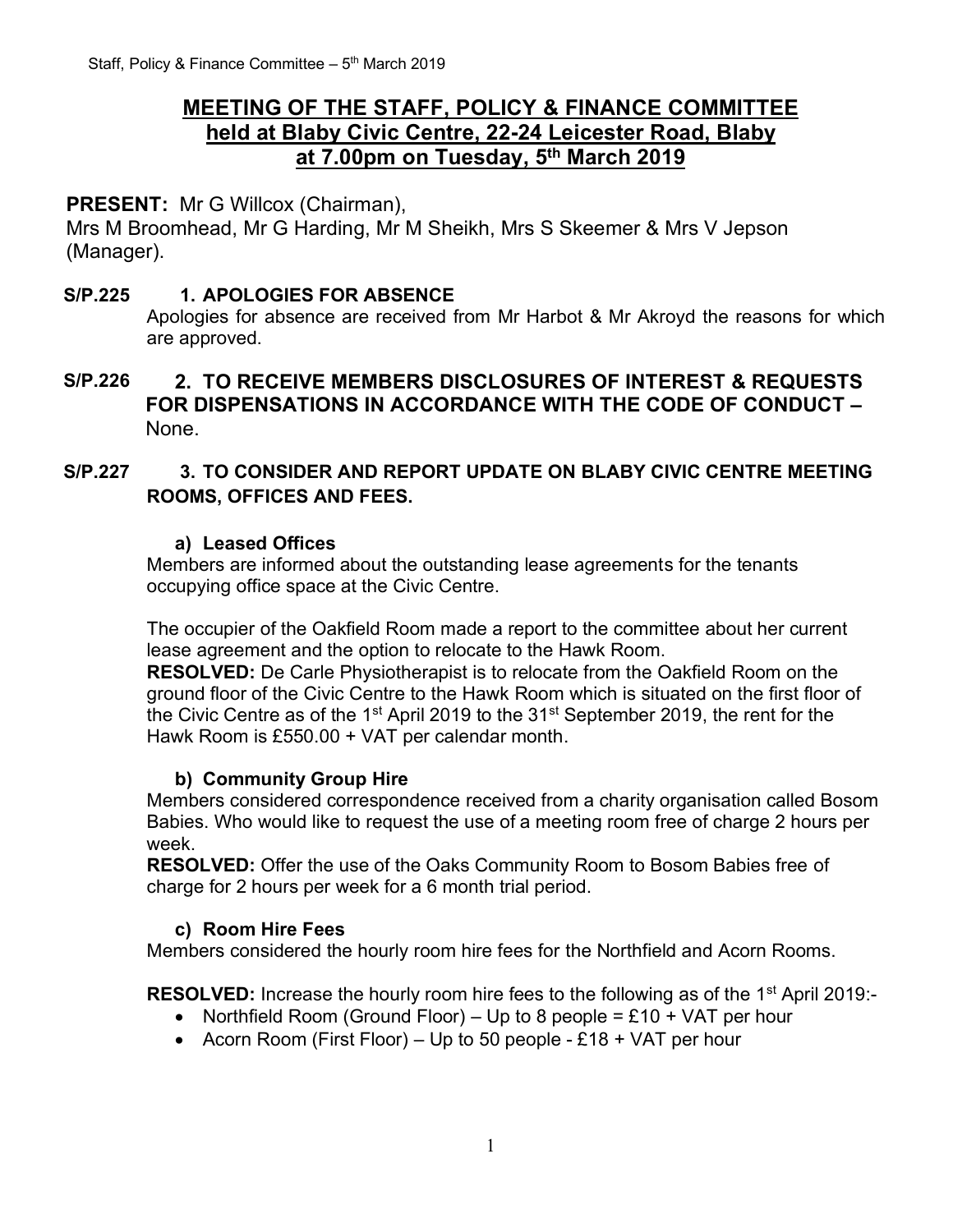**RESOLVED:** Standing Order No.24 is to be invoked. That under Section 100a (4) and Sch.12A of the Local Government Act, 1972, the public be excluded from the meeting for the following items on the grounds that the items involve the likely disclosure of exempt or confidential information. (Confidential Report BPC48).

## **S/P.228 4. TO CONSIDER STAFFING MATTERS**

All members have been issued with a report regarding the following matters:-

## a) Events / Funding Clerk

On Friday, 15<sup>th</sup> February the Events / Funding clerk handed in her resignation. Her contract of employment states she is to give 1 months' notice which means she leaves on Friday, 15<sup>th</sup> March 2019.

**AGREED:** Cllr Mr Harding, Cllr Mrs Broomhead and the manager are to meet on Thursday,  $7<sup>th</sup>$  March to prepare a job advertisement and arrange interview dates.

#### b) Mr Allen Upton

Members considered Mr Upton's hours of work.

**AGREED:** The report regarding Mr Upton's hours or work is noted.

## c) Weekend Caretaker

Members considered the role of the weekend caretaker's. **AGREED:** The report regarding the weekend caretaker's role is noted.

## d) Weekend Litter Picker

Members considered the role of the weekend litter picker's. **AGREED:** The report regarding the weekend litter picker's role is noted.

## e) Oakfield Park Barrier Gate

Members considered the role of the Oakfield Park barrier gate keeper. **AGREED:** The report regarding the Oakfield Park barrier gate keeper is noted.

## f) Litter Picking in Blaby

Recently there have been reports about the amount of litter around Blaby; we have 5 volunteer litter pickers at present.

Members felt additional hours could be offered to either our part time grounds man or our weekend caretaker to solely do litter picking around Blaby, a schedule of works is to be issued which will be on a rolling street cycle for the member of staff to work to. **RESOLVED:** Offer 5 hours a week litter picking to either the part time grounds man or the weekend caretaker, this could be split between them both if required.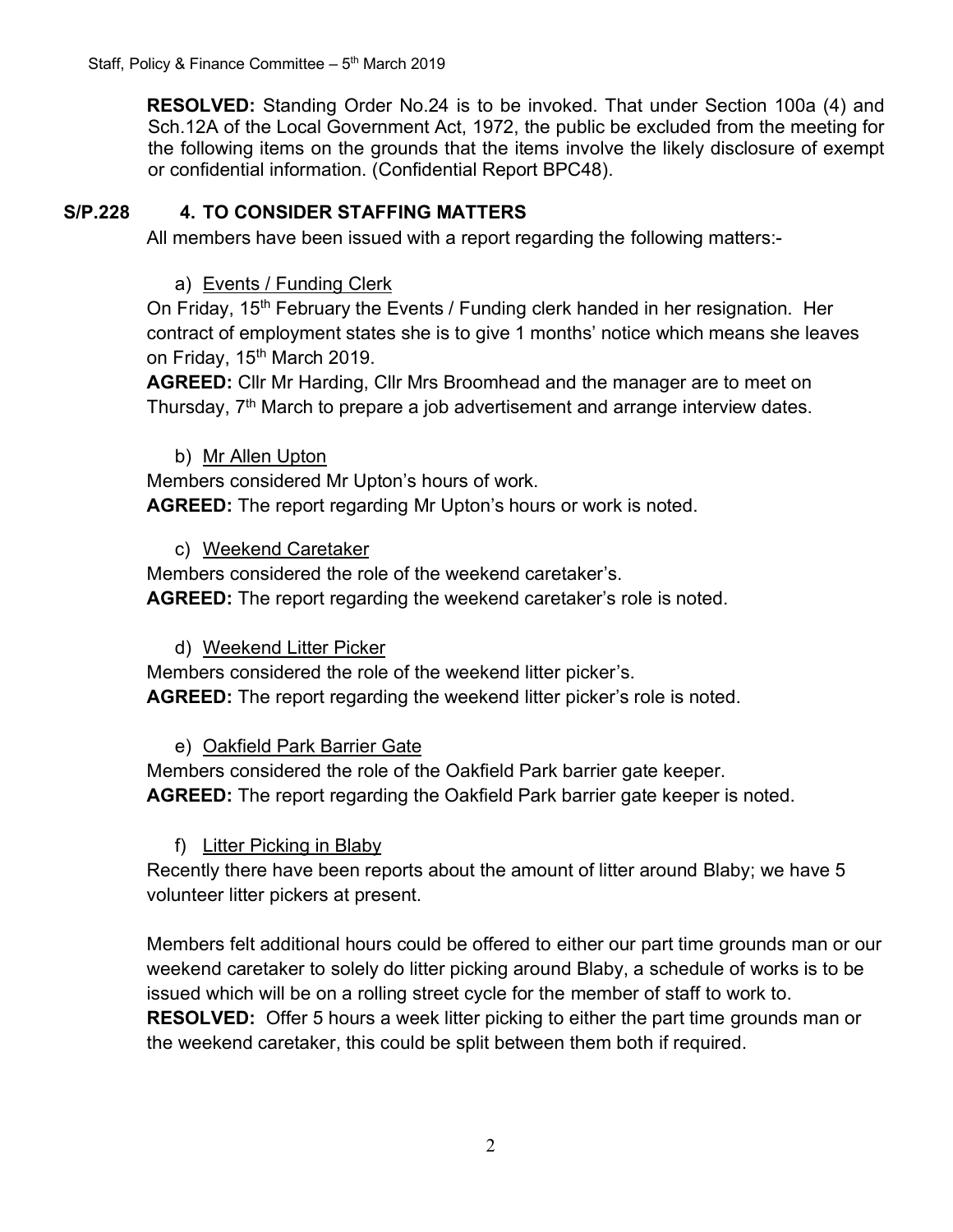## g) Floral Displays

This year's floral displays are due to be delivered at the end of May and will stay in situ until the end of September. The ground staff will water them twice a week as per the last three years.

**RESOLVED:** Two ground staff are to start work at 7am two days a week and will be paid overtime as per their contract states for the extra hours worked.

#### h) Events

Events currently planned are the Summer Funday which is being held on Saturday, 29<sup>th</sup> June and the Christmas Lights Switch on, Friday, 29<sup>th</sup> November.

**RESOLVED:** All staff working on these events is to be paid overtime as per their contract of employment states.

## **S/P.228 5. TO RECEIVE & CONSIDER JOB EVALUATION REPORTS**

During December 2018 job evaluations were carried out for the following job roles:-

- Senior Groundsman
- Full Time Groundsman
- Part Time Groundsman
- Part Time Admin Clerk

**AGREED:** Members considered the job evaluations and the reports are noted.

## **S/P.229 6. TO CONSIDER EMPLOYEES PAY**

Members considered employes pay for 2019/20.

**RESOLVED:** All members of staff are awarded the National Living Wage pay increase as of 1<sup>st</sup> April 2019 and the report is noted.

**RESOLVED:** Standing Order No.24 is to be revoked.

# **S/P.230 7. TO RECEIVE & CONSIDER ELECTRICAL INSTALLATION REPORT**

All members have been issued with a copy of the Electrical Installation (EICR) report which was carried out in November for Blaby Civic Centre, Northfield Park & the Cemetery.

With the report, quotations have also been submitted for the works recommended to be carried out priced at:-

- Cemetery £555.00 + VAT
- Northfield Park £330.00 + VAT
- Blaby Civic Centre £335.00 + VAT

**RESOLVED:** Accept the quotations received for the recommended work required at a total fee of £1,220.00 + VAT.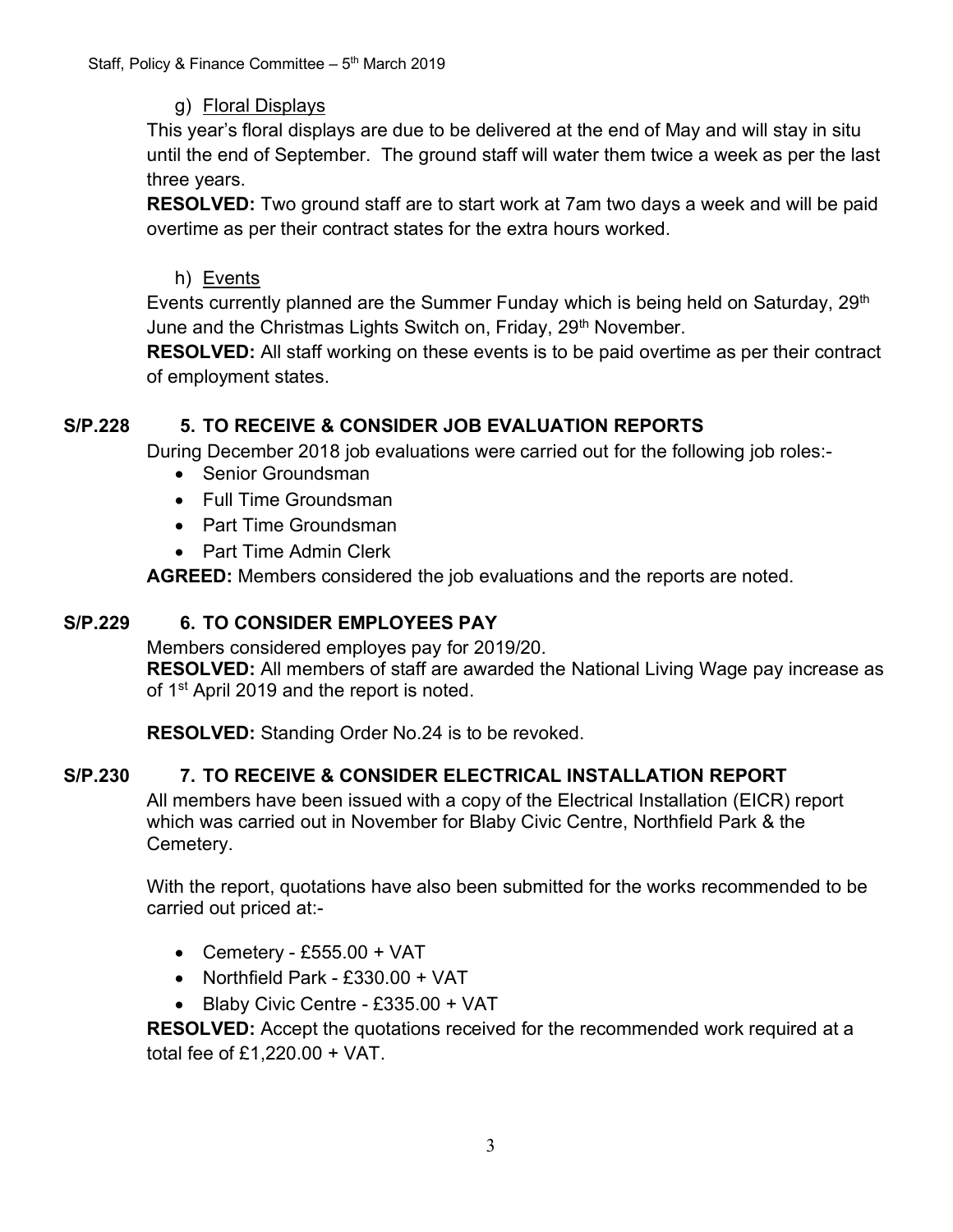# **S/P.231 8. TO REPORT UPDATE ON HEALTH & SAFETY SUPPORT DOCUMENTS**

At previous Staff, Policy & Finance committee meetings members were issued with a draft copy of the Health & Safety Policy & the Company Health & Safety Handbook which were supplied by the councils Health & Safety support company.

Members felt the documents needed to be amended to be more council relevant rather than business related, a further addition has now been submitted for member's consideration.

**AGREED:** Adopt the following documents:-

## • **Health & Safety Policy**

**AGREED:** Issue a copy of the Health & Safety Policy document to all members of staff.

## • **Health & Safety Handbook**

**AGREED:** Issue a copy of the Health & Safety Handbook document to all members of staff

## • **Health & Safety Action Plan**

All members have been issued with a revised health & safety action plan. It was previously queried about the workplace window restriction in the Acorn room as H & S were unable to access the room at the time of their visit. Members are happy that there are no problems with the window restrictions in the Acorn Room.

# **S/P.233 9. TO CONSIDER QUOTATIONS RECEIVED FOR EMPLOYMENT LAW**

Members considered the following employment law quotations received:-

| <b>Quotation 1</b>         | <b>Quotation 2</b>    | <b>Quotation 3</b>      |
|----------------------------|-----------------------|-------------------------|
|                            |                       |                         |
| <b>Employment Law</b>      | <b>Employment Law</b> | <b>Employment Law</b>   |
|                            |                       |                         |
| $£124.63 + VAT$            | $£100.00 + VAT$       | £122.00 + VAT per month |
| Per month                  | per month             | Three year contract     |
| This contract would run to |                       |                         |
| the same time scale as our |                       |                         |
| H & S support which has    |                       |                         |
| 49 months remaining from   |                       |                         |
| April 2019                 |                       |                         |

**RESOLVED:** Accept quotation number three for employment law support based on a 3 year contract priced at £122.00 + VAT per month.

#### **S/P.234 10.TO CONSIDER QUOTATION RECEIVED FOR BLABY CIVIC CENTRE FIRE ALARM CHECK**

Our 6 month annual emergency lights and fire alarm maintenance service is due to be carried out at the Civic Centre priced at £180.00 + VAT.

**RESOLVED:** Accept the quotation received for the 6 month annual emergency light and fire alarm check at Blaby Civic Centre priced at £180.00 + VAT.